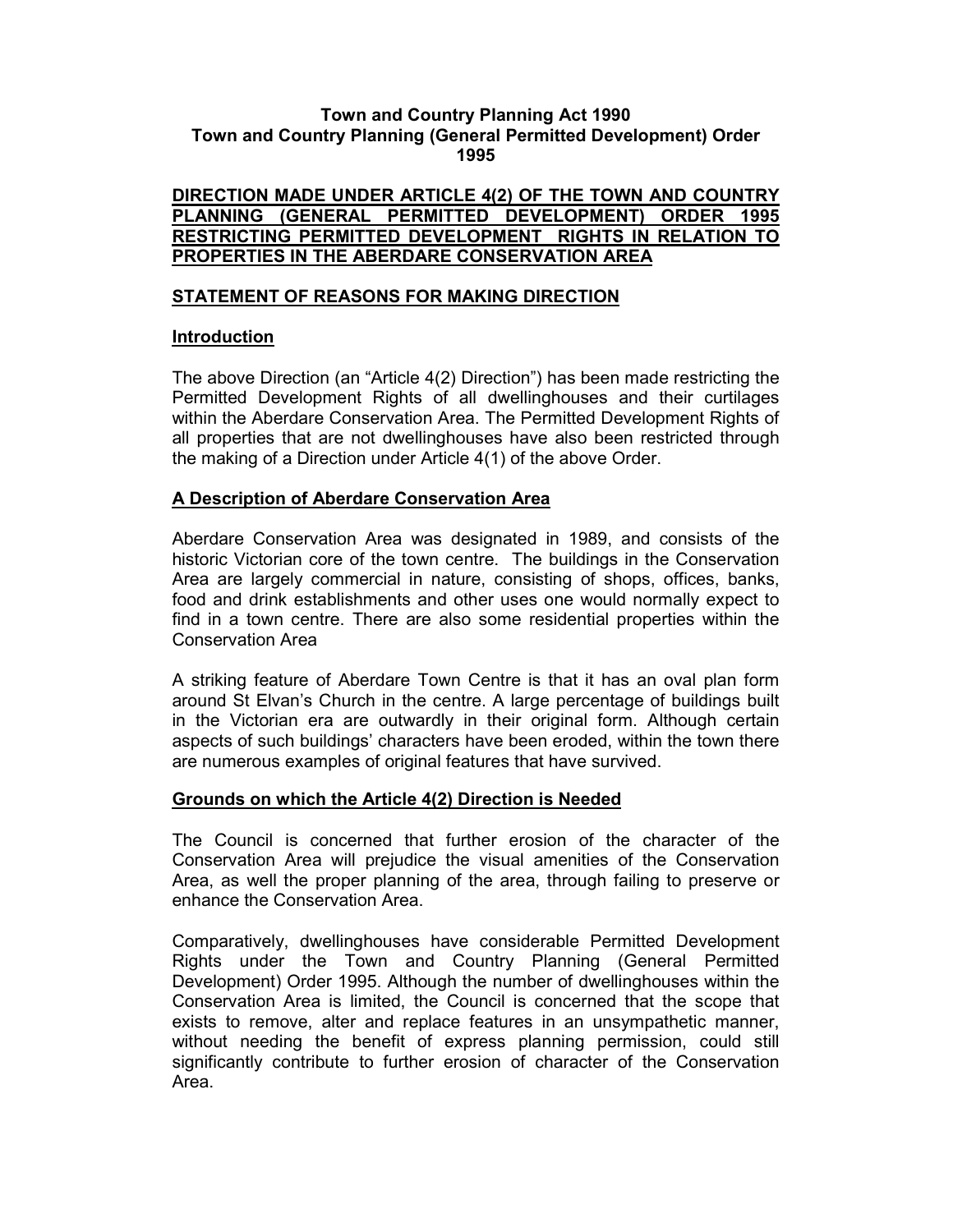To this end, the Draft Aberdare Conservation Area Appraisal and Management Plan recommends the making of an Article 4(2) Direction to control details of certain minor works.

The decision has therefore been made to remove Permitted Development Rights for the following works to be carried out within the curtilage of dwellinghouses (N.B. "Relevant location" means a highway, waterway or open space):

# Part 1, Class A: The enlargement, improvement or other alteration of a dwellinghouse comprising:

- Removal, renewal, installation or alteration of doors, doorframes, windows and window frames, set within walls of the dwellinghouse and fronting a relevant location;
- Alteration of door and window openings, including heads, quoins and cills and creation of new door and window openings set within walls of the dwellinghouse and fronting a relevant location;
- Removal, renewal, installation or alteration of a chimney and chimney pots where any part of such removal, renewal, installation or alteration would front a relevant location;
- The application or removal of render, pebbledash or any similar surface finish to the walls of a dwellinghouse fronting a relevant location.

Removing, altering and installing windows, doors and their associated features, changing patterns of fenestration, removing, altering and installing chimneys and the removal and application of render can dramatically change the character of an existing building, and the Council is concerned that the above works to existing elevations have considerable scope to contribute to the erosion of the character of the Conservation Area.

#### Part 1, Class C: Any other alteration to the roof of a dwellinghouse fronting a relevant location.

The roofscape in Aberdare typically consists of natural Welsh slate roofs, and the Council is keen to halt the erosion of character that has resulted from examples of insensitive replacement. In addition, it is considered that the use of modern, plastic rooflights can also contribute to loss of character. The Council wishes to ensure that the replacement of natural slate roof coverings is only approved where repair is not possible, and that any replacement is in an appropriate material. In addition, the Council also wishes to ensure that rooflights are placed in an appropriate location on the building and are of a "Conservation" style.

# Part1, Class D: The erection or construction of a porch outside any external door of a dwellinghouse fronting a relevant location.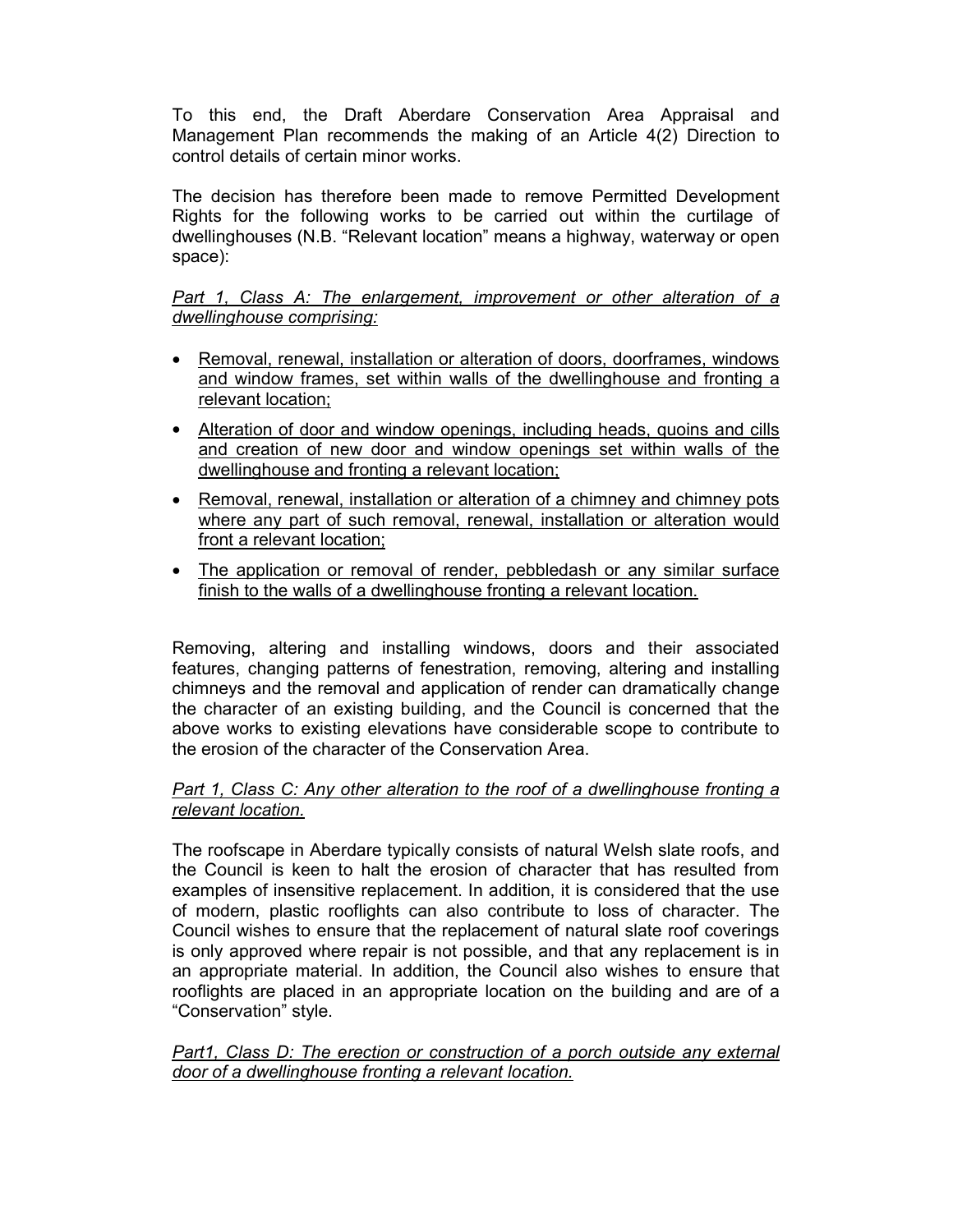The modern, enclosed porches often added to dwellinghouses as a result of Permitted Development Rights are considered inappropriate in the Aberdare Conservation Area. The Council wishes to ensure that proposals for porches use appropriate materials and are constructed in sympathetic style.

Part 1, Class H: The installation, alteration or replacement of a microwave antenna on a dwellinghouse or within the curtilage of a dwellinghouse where the part of the building or other structure on which the antenna is to be installed, altered or replaced fronts a relevant location.

Whilst there are no Permitted Development Rights for satellite dishes on elevations that front highways, the Council is keen to ensure that they do not front open spaces unless absolutely necessary, as their modern nature and proliferation are considered potentially detrimental to the quality of the Conservation Area.

#### Part 2, Class A: The erection, construction, maintenance, improvement or alteration of a gate, wall fence or other means of enclosure that fronts on to a relevant location.

Many of the buildings within the Conservation Area abut the public realm. However, the good quality stone walls in existence, even those fronting "back lanes", assist to reinforce a sense of Aberdare being of substantial importance. The Council is keen to ensure that the maintenance, improvement and alteration of such walls are carried out in a sympathetic and sensitive manner, where they front a highway or open space. Where such walls require replacement, or new walls are proposed, the Council wishes to ensure that they are built using appropriate materials and with a high quality standard of workmanship.

# Part 2, Class C: The painting of the exterior of any building or work, being the painting of external walls that front on to a relevant location.

The buildings in Aberdare are largely finished in neutral-coloured render, with a variety of detailing used. Some buildings are faced in brick and some are faced in natural stone. The Council is concerned that the application of paint to the facades of the buildings could significantly alter the character of the Conservation Area, particularly if used on bare facades, or bright colours are used on those that are currently of more neutral colour.

#### Part 31, Class B: Any building operation consisting of the demolition of the whole or any part of the whole of any gate, fence, wall or other means of enclosure and fronting a relevant location.

As stated above, the good quality stone walls in existence, even those fronting "back lanes", assist to reinforce a sense of Aberdare being of substantial importance. The Council is keen to ensure that the part or whole demolition of such walls is controlled, and that this is only permitted where absolutely necessary.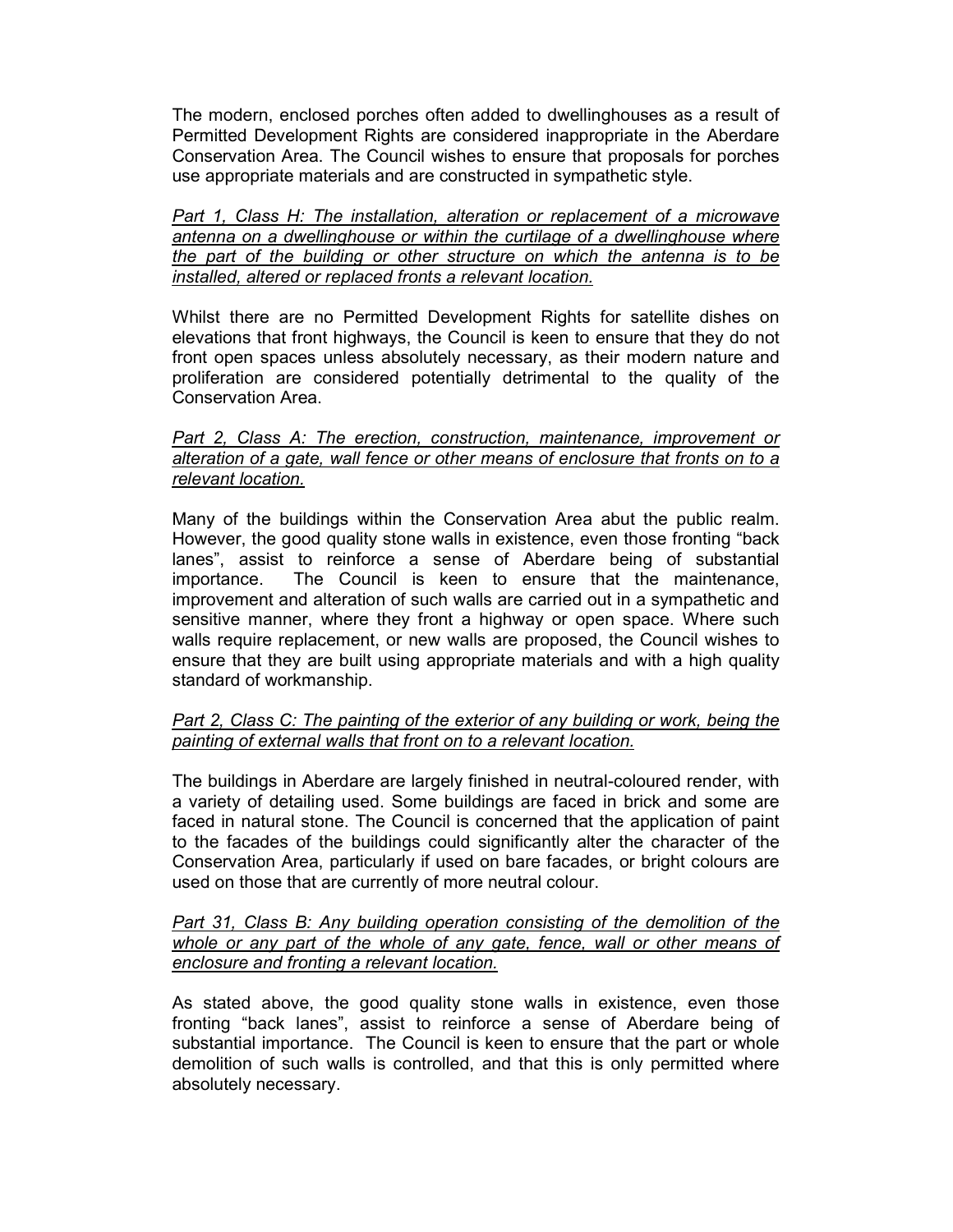# **Publicity**

A notice of the direction has been served on every affected owner and occupier identified. This advises that representations can be made to the Council regarding the Article 4(2) Direction. The Council has also published notice of the Direction in the local weekly newspaper, the "Cynon Valley Leader, and notices advising of the Article 4(2) Direction have been placed in the local area. The decision to confirm the direction or otherwise will be publicised in the same way.

The Article 4(2) Direction and Statement of Reasons are available for viewing on the Council's Website, in Aberdare Library, in the main Council Offices in Aberdare (Rock Grounds) and in the Council's Development Control Office (Sardis House, Pontypridd).

A summary of all representations received in respect of the Article 4(2) Direction will be made available on the Council's Website and by post on request, as soon as practicable following the close of the consultation period, and shall be removed from the Website not less than three months following the decision of the Council.